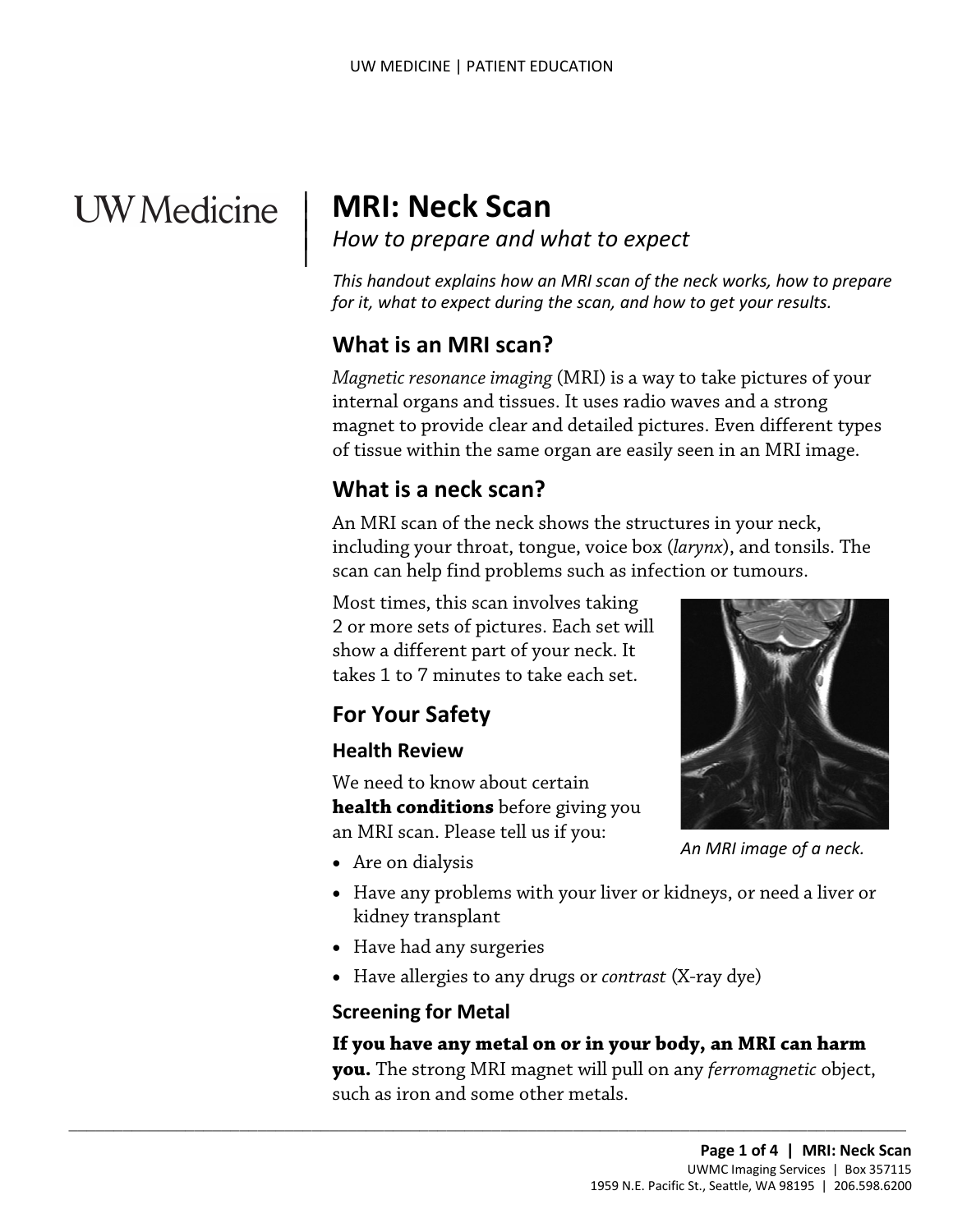This is why we need to know if you have any metal in or on your body before we give you an MRI scan. Even small amounts of metal that will not harm your body can ruin the MRI image.

Please tell MRI staff if you have:

- Aneurysm clips, a heart pacemaker (or artificial heart valve), an implanted port, an infusion catheter (such as Port-o-cath, Infusaport, or Lifeport), an intrauterine device (IUD), any metal plates, clips, pins, screws, or surgical staples, a prosthetic hip, or any implanted metal object in your body
	- 4 to 6 weeks. If needed, we may do an X-ray to check for – Most times, surgical staples, clips, plates, pins, and screws are not a risk during MRI if they have been in place for more than metal.
- Tattoos or permanent eyeliner
- Medicine patches
- A bullet or shrapnel in your body
- Ever worked with metal
- • Tooth fillings or braces
	- Dental work is not usually affected by the MRI, but fillings and braces may distort pictures of the face or brain.

### **How do I prepare?**

- Please talk with your referring provider if you have any concerns about managing pain or anxiety during your MRI scan.
- *Women:* Tell your provider if you are pregnant or breastfeeding, or if there is any chance you could be pregnant.

#### **On the Day of Your Scan**

- • **Remove anything that might contain metal.** This includes:
	- Makeup and nail polish

 $\_$  ,  $\_$  ,  $\_$  ,  $\_$  ,  $\_$  ,  $\_$  ,  $\_$  ,  $\_$  ,  $\_$  ,  $\_$  ,  $\_$  ,  $\_$  ,  $\_$  ,  $\_$  ,  $\_$  ,  $\_$  ,  $\_$  ,  $\_$  ,  $\_$  ,  $\_$  ,  $\_$  ,  $\_$  ,  $\_$  ,  $\_$  ,  $\_$  ,  $\_$  ,  $\_$  ,  $\_$  ,  $\_$  ,  $\_$  ,  $\_$  ,  $\_$  ,  $\_$  ,  $\_$  ,  $\_$  ,  $\_$  ,  $\_$  ,

- Hairpins
- Jewelry
- Glasses, hearing aids, and any removable dental work
- If you have an insulin pump or a patch that delivers any type of drug, we will ask you to remove it.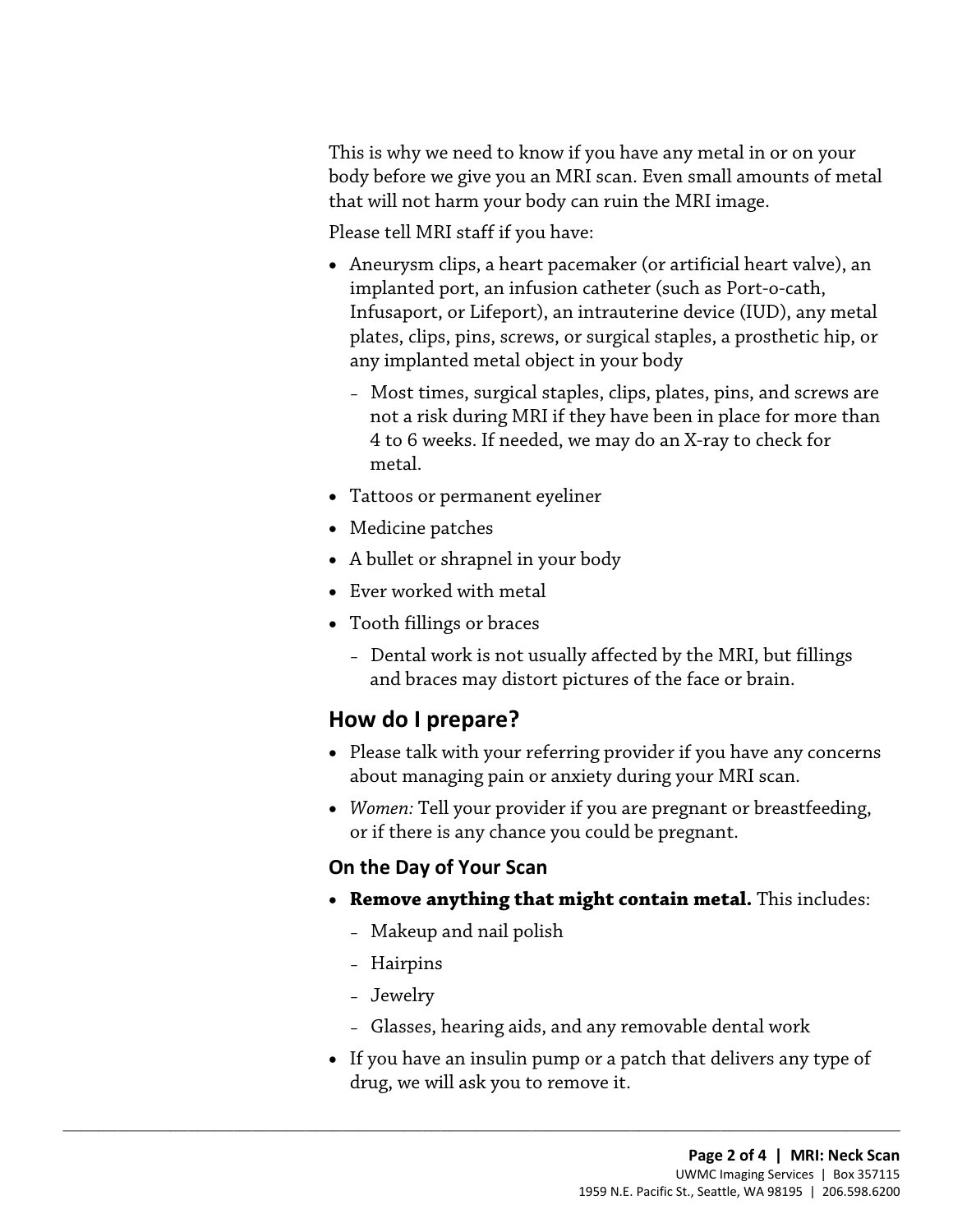• *Women:* Before the scan begins, tell the technologist if there is any chance you could be pregnant.

## **What happens during the scan?**

- You will lie on a sliding table. We will place a device called a *surface coil* behind and in front of your neck.
- inside the MRI unit. The technologist will then leave the room to • The technologist will move the table so that your neck is halfway take the MRI pictures.
- • You can talk with the [technologist](javascript:glossAry() at any time through an intercom.
- The scan usually takes 15 to 45 minutes.
- • We will ask you to hold very still as each picture is taken. Please keep your mouth and head as still as possible. Even swallowing can blur the pictures.
- • Sometimes, an injection of contrast is used to make certain tissues or blood vessels easier to see. If you need the contrast:
	- Your doctor will talk with you about it before your scan.
	- *Women:* Tell your doctor if there is any chance that you could be pregnant.
	- You will receive the injection about halfway through the scan.
	- It will be injected through a small needle and an *intravenous*  (IV) line in your arm or hand vein.
- After the scan, you will be asked to wait while we check the pictures for quality. We may take more pictures, if needed.
- After the scan is done, we will remove the surface coil.

## **What will I feel during the scan?**

 $\_$  ,  $\_$  ,  $\_$  ,  $\_$  ,  $\_$  ,  $\_$  ,  $\_$  ,  $\_$  ,  $\_$  ,  $\_$  ,  $\_$  ,  $\_$  ,  $\_$  ,  $\_$  ,  $\_$  ,  $\_$  ,  $\_$  ,  $\_$  ,  $\_$  ,  $\_$  ,  $\_$  ,  $\_$  ,  $\_$  ,  $\_$  ,  $\_$  ,  $\_$  ,  $\_$  ,  $\_$  ,  $\_$  ,  $\_$  ,  $\_$  ,  $\_$  ,  $\_$  ,  $\_$  ,  $\_$  ,  $\_$  ,  $\_$  ,

- MRI does not cause pain.
- Some patients who have an MRI in an enclosed unit may feel confined or uneasy (*claustrophobic*). Please tell the doctor who referred you for the MRI if you are claustrophobic. You may receive medicine to help you relax.
- [technologist.](javascript:glossAry() • You may notice a warm feeling in the area where the pictures are taken. This is normal. If it bothers you, please tell the